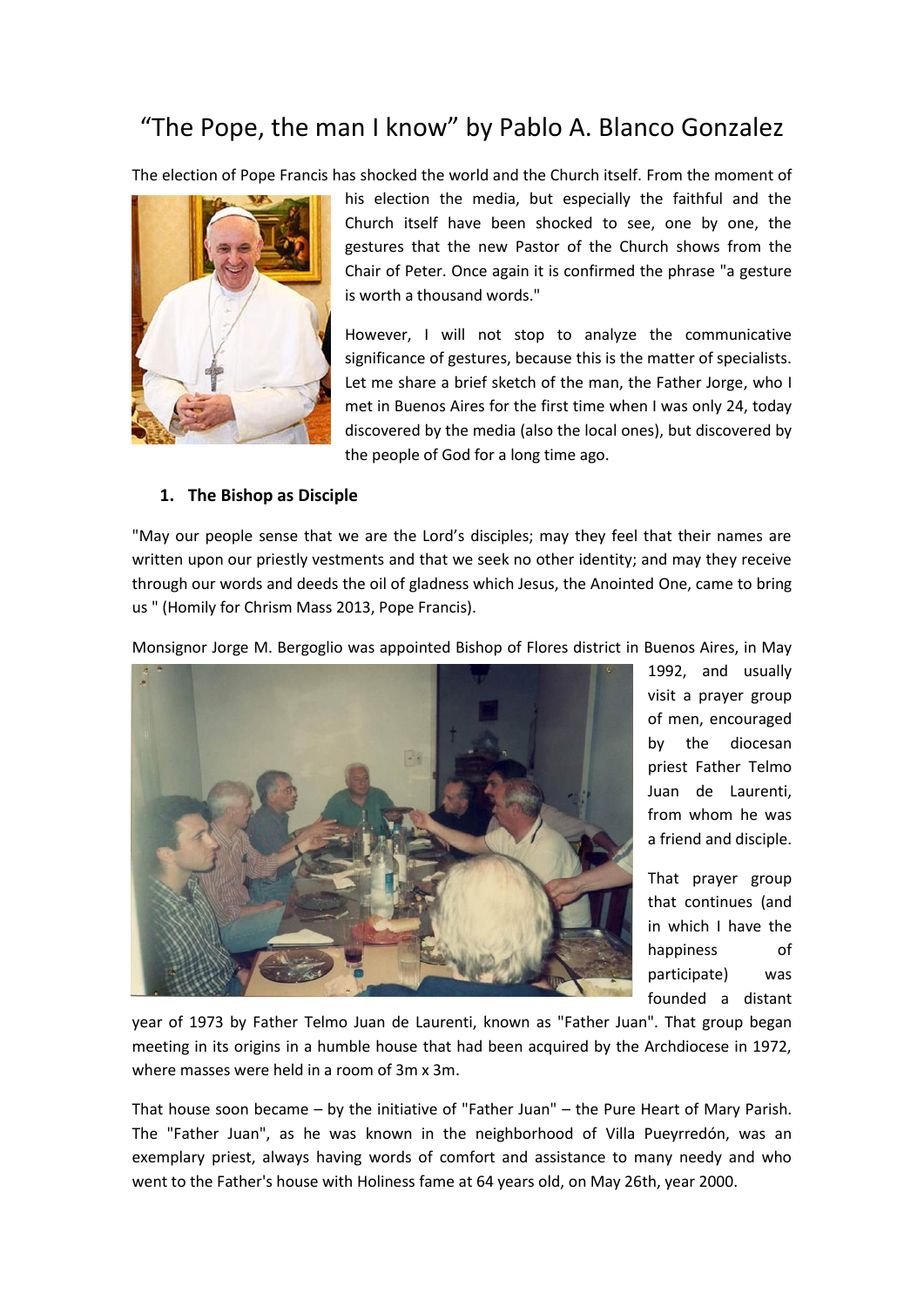## **2. Go to the suffering**

"Our people like to hear the Gospel preached with "unction", they like it when the Gospel we preach touches their daily lives, when it runs down like the oil of Aaron to the edges of reality, when it brings light to moments of extreme darkness " (Homily for Chrism Mass 2013, Pope Francis).

There was a night when the group visited Monsignor Bergoglio. Already at 11 pm., Bergoglio invited everybody to withdraw to their homes, which we all seemed logical after a hard day activity. To everyone's surprise Monsignor Bergoglio apologized and explained that he must go to the "Plaza de Flores" (Flores Square) to confess "the girls" who worked there.



The Plaza Flores is in front of the Basilica of the same name,

and is a very busy and dangerous place, especially at night. Bergoglio usually sat on a park bench in the middle of the night, spiritually accompanying prostitutes working there, even confessing them. Jokingly, he used to say "someday you will figure out what I do, when I appear on the newspapers."

## **3. Go to the edges**

"A priest who seldom goes out of himself, who anoints little – I won't say "not at all" because, thank God, our people take our oil from us anyway – misses out on the best of our people, on what can stir the depths of his priestly heart" (Homily for Chrism Mass 2013, Pope Francis).

Upon the death of Cardinal Antonio Quarracino, Monsignor Bergoglio succeeded to the post of



Archbishop of Buenos Aires on March 1, 1998. "Father Juan" was encouraging a civil association dedicated to children at risk who he founded under the name "Jesus Amigo". That year was inaugurated a convivial home for girls. The home "Mother of Hope" was on the outskirts of the city of Buenos Aires, in a lower middle class neighborhood and near a highway.

Monsignor Bergoglio was invited to celebrate mass during the open of the convivial home. No one knew for sure if Bergoglio in his new commitments to the

Church of Buenos Aires would attend. Bergoglio pledged his presence and asked to preside mass in the same street where the home was. On two sawhorses and a plank of wood, an improvised altar was on the side of the street, the whole neighborhood attended mass. The Archbishop of Buenos Aires said at a passage of his homily that "the Church should go and meet people, and not expect people to come to meet the Church".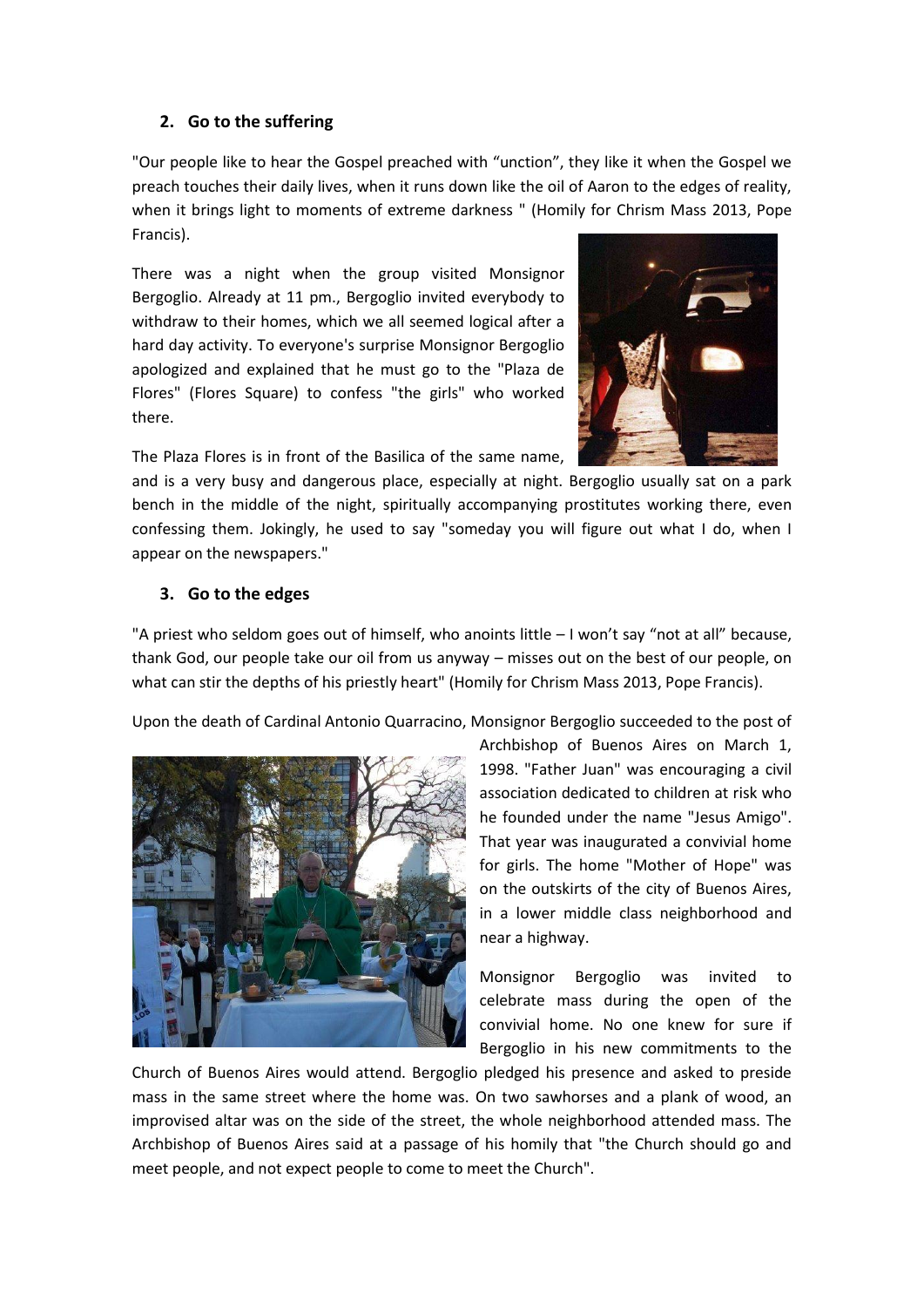#### **4. The beauty of signs**

"From the beauty of all these liturgical things, which is not so much about trappings and fine fabrics than about the glory of our God resplendent in his people, alive and strengthened, we



turn to a consideration of activity, action" (Homily for Chrism Mass 2013, Pope Francis).

Eleven years after his death, and as it was his last wish, the remains of the "Father Juan" were finally deposited in the churchyard of his beloved Parish "Pure Heart of Mary" in a mass celebrated by then Cardinal Jorge M. Bergoglio, on December 17th, year 2011. This mass casually coincided with the birthday of the Cardinal himself and the 50th anniversary of the priestly ordination of "Father

Juan".

Near the end of mass, Cardinal Bergoglio removed his stole and surprisingly for all us present, laid it on the urn containing the remains of the "Father Juan", telling him that the stole, was from his Cardinals ordination, blessed by John Paul II and that should belong, from now on, to "his friend Juan". We all knew by press reports that in 2005, Bergoglio had the chance to become Pope and had waived that honor. The Cardinal had stripped off one of his last attribute of temporary "power".

People who attended the mass could not hold back the tears. A man, who was beside me, could only say: "This man belongs to another planet".

#### **5. Pray for me**

"We need constantly to stir up God's grace and perceive in every request, even those requests that are inconvenient and at times purely material or downright banal – but only apparently so

– the desire of our people to be anointed with fragrant oil, since they know that we have it" (Homily for Chrism Mass 2013, Pope Francis).

We went to the Via Crucis of Easter travelling with my wife Veronica on the subway (the Metro of Buenos Aires), and suddenly appears the Cardinal, clad in black, as usual. I raised my hand and said "Hello Father Jorge!", "How are you Pablo?", "Very well, and you Father?", "Send my regards to the prayer group, please!", "Sure Father Jorge, as always!"," Thanks guys, please pray for me ". He gave us his blessing and